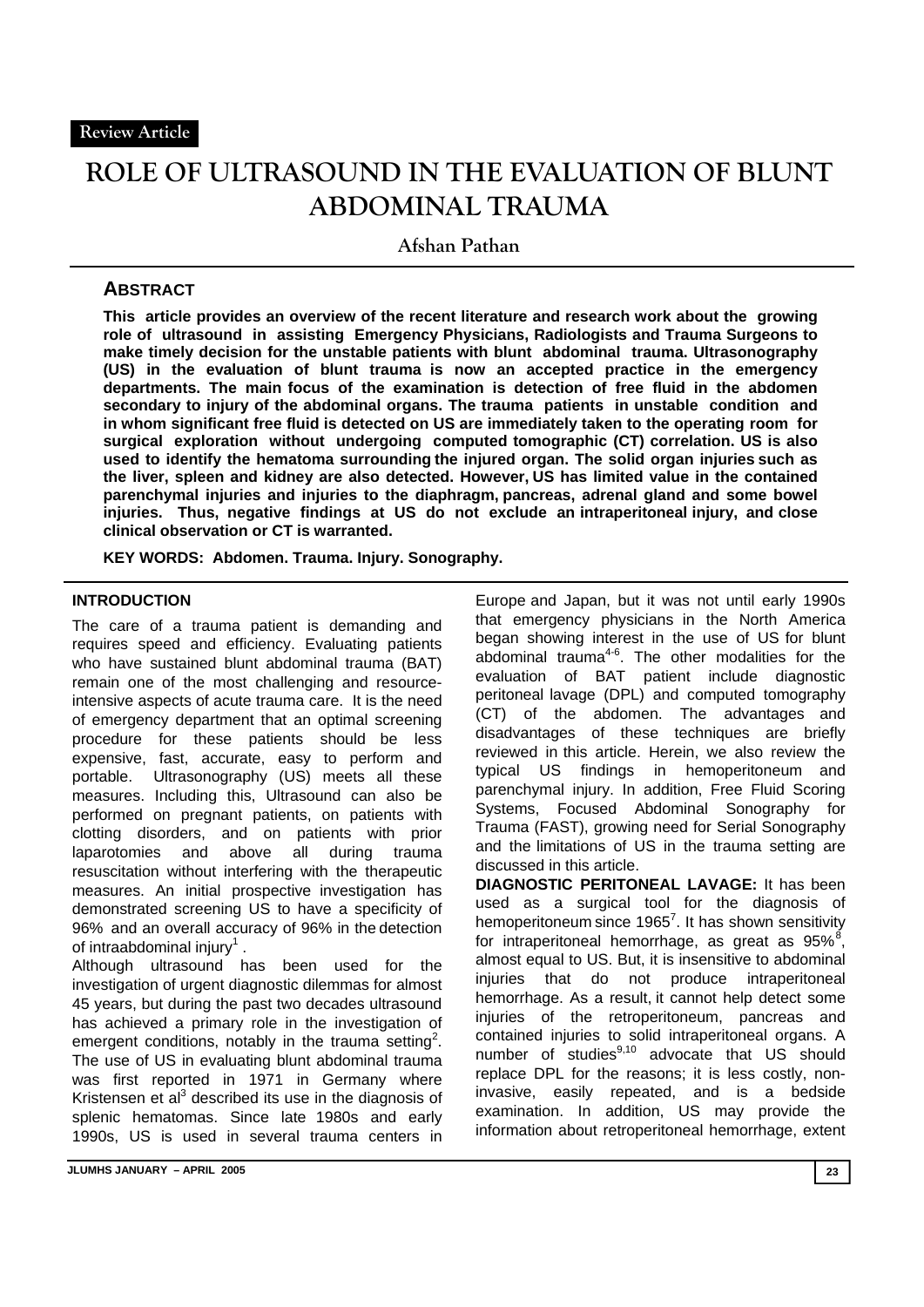#### *Ultrasound in blunt abdominal trauma*

of hemoperitoneum, presence of parenchymal injury, pericardial effusion and haemothorax.

**ASSESMENT OF BAT PATIENTS WITH COMPUTED TOMOGRAPHY:** CT scan of the abdomen has been established as a sensitive mean of identifying intraperitoneal blood, detecting retroperitoneal hematomas and characterizing the magnitude of solid organ injuries even without hemoperitoneum. It is also more sensitive than other modalities for diaphragmatic, hollow viscus and retroperitoneal injuries<sup> $11-13$ </sup>. In a prospective study carried out on hemodynamically stable patients who underwent both abdominal US and CT, it was concluded that US is highly sensitive for the detection of free intraperitoneal fluid but not sensitive for the identification of organ injuries. In hemodynamically stable patients, the value of US is mainly limited by the large percentage of organ injuries that are not associated with free fluid<sup>14</sup>. But, in comparison to US, the disadvantages of CT include higher costs, use of iodinated contrast medium that places the patient at risk of aspiration, and minimal radiation exposure. Another disadvantage of CT is that the patient needs transport, which may be problematic for the severely injured patient in unstable condition. Also, before CT, some adult and many pediatric patients may need sedation, which may increase the risk of airway compromise<sup>15</sup>.

## **HEMOPERITONEUM**

In evaluation of the abdominal cavity in BAT patients, the main focus is detection of free fluid. An abbreviated US examination for trauma proposed by Jehle et  $al^{16}$  reports sensitivity of 81.8% and specificity of 93.9% in the identification of hemoperitoneum in BAT patients. To some degree, hemoperitoneum always accompanies intraabdominal injury, with the exception of an intact subcapsular process. McKenney et al<sup>9</sup> have reported solid organ injury without hemoperitoneum in 7% of BAT patients. Kimberley et al<sup>17</sup> and Rozycki et al<sup>18</sup> advocate the most common site of fluid accumulation, regardless of the site of injury as RUQ or more precisely the Morrison's pouch. Hahn et al<sup>19</sup> retrospectively reviewed 539 patients with blunt trauma undergoing abdominal CT or abdominal US and intraperitonial fluid was identified in the following locations: Morrison's pouch (66% ), left upper quadrant (56%), pelvis (48%) and paracolic gutters  $(36\%)$ . On the other hand, Levine et al<sup>2</sup> retrospectively analyzed the CT scans of 60 patients with BAT and found that intraperitoneal fluid tended to accumulate in the pouch of Douglas (67%) and Morrison's pouch (33%). Free fluid will usually appear echo free but may be hypoechoic with a few internal echoes. At the site of injured solid organ, there is

**JLUMHS JANUARY – APRIL 2005 24** 

often echogenic blood **(Figure I**) that may be less obvious than the hypoechoic or echo free fluid so should not be overlooked $^{15}$ .

The minimum amount for detecting hemoperitoneum is a subject of interest. Kawaguchi and colleagues $^{21}$ found that 70 ml of blood could be detected, while Tiling et  $al^{22}$  found that 30 ml is enough to be detected with ultrasound. They also concluded that a small anechoic stripe in the Morrison's pouch represents approximately 250 ml of fluid, while 0.5cm and 1cm stripes represent approximately 500 ml and 1L of free fluid respectively.

**Figure I: Severe splenic laceration in a 43-yearold man who had been assaulted. Longitudinal US scan of the left upper quadrant of abdomen shows that spleen is surrounded by a slightly hyperechoic rim (arrow). Free fluid was present in the abdomen. The patient was taken to the** 



**operating room for splenectomy.**  *(Reprinted with permission from reference 15)*

## **FREE FLUID SCORING SYSTEMS**

It is now well accepted that hemoperitoneum following trauma is not necessarily an indication for immediate laparotomy. Although, US can demonstrate the extent of hemoperitoneum, but this information to the surgeon has been limited to the use of words such as "mild," "moderate," or "massive" to describe fluid volume. To improve this insufficient information and assist the surgeon in decision making, in 1994, a scoring system for fluid quantification was developed at the Department of Radiology, Duke University Medical Center<sup>23</sup>. On US, the depth of the largest fluid collection is measured from anterior to posterior in centimeters and each additional site where fluid is present is given one point. The patient's hemoperitoneum score is calculated by adding the depth of the largest collection and the total number of points assigned to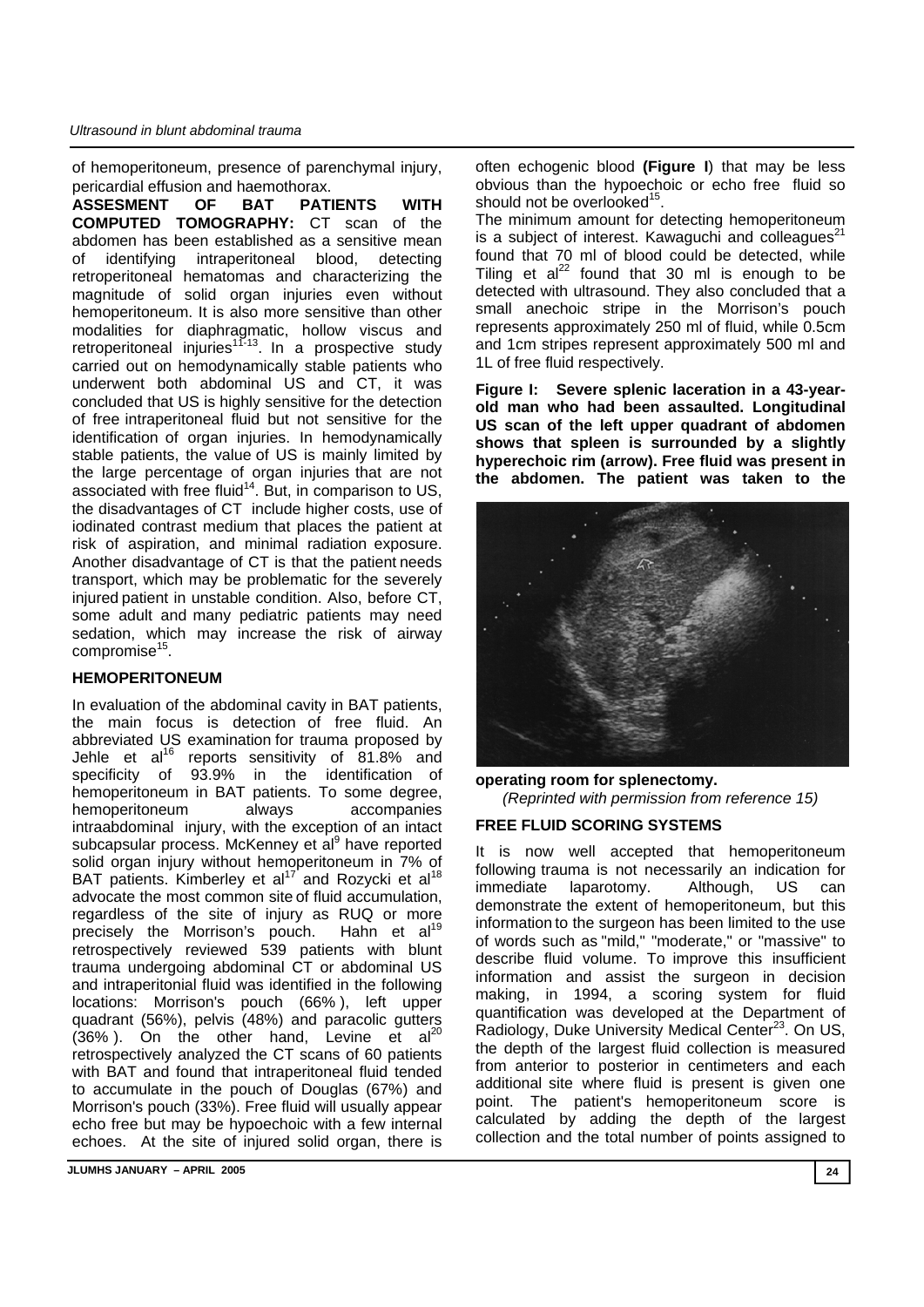all the additional sites that demonstrate fluid (In small, curvilinear collections; the width of fluid is determined). For example, if longitudinal US image of the pelvis reveals the largest collection of fluid, whose depth (9 cm) was determined by measuring the fluid from anterior to posterior. And longitudinal US image of the Morrison's pouch also demonstrates fluid. One point was added for this site, resulting in a hemoperitoneum score of 10  $(9 + 1)$ . A retrospective study has showed that 90% of patients with a score of 2 or less were managed conservatively whereas 75% of patients with a score of higher than 2 required laparotomy. These results suggest that quantifying free fluid during the early stages of assessment may improve patient selection for laparotomy. So, at that institution on surgeon's request, a hemoperitoneum score is now included for all patients with intraperitoneal hemorrhage seen on US images.

Huang et  $al<sup>24</sup>$  has developed another scoring system. They based criteria on locating pockets of fluid with a thickness of 2 mm or greater. Each region or pocket of fluid 2 mm or greater received a score of 1. Patients with 3 pockets, or a score of 3 or greater were taken to the operating room. Other scoring systems<sup>21,25</sup> are also developed at different trauma centers to improve the patient selection for laparotomy in patients with BAT.

# **PARENCHYMAL INJURIES**

CT has remained the standard of reference for evaluating organ parenchyma in patients with blunt trauma26. However, valuable information regarding the presence of parenchymal injury may be obtained at US evaluation of the acutely injured patient. Rothlin et al $^{27}$  have reported the sensitivity of 41.4% to detect parenchymal injuries on US. Hematoma and localized lacerations manifest as regions of increased echogenicity that over time with the onset of hemolysis will become anechoic. The extensive parenchymal injury manifests in the liver as widespread architectural disruption with absence of the normal vascular pattern, whereas extensive splenic injury frequently manifests as a diffusely heterogeneous parenchymal pattern with both hyper and hypoechoic regions<sup>28</sup>.

**Spleen:** It is the most commonly injured organ in blunt abdominal trauma. Richards and colleagues<sup>29</sup> identified parenchymal injuries of the spleen in 31 of 162 BAT patients. The most common pattern of laceration was a diffuse heterogeneous appearance, seen in 14 cases. Discrete hyperechoic or hypoechoic regions within the traumatized spleen may also be identified with US. A hyperechoic or hypoechoic perisplenic rim or crescent, representing a clot often surrounds the spleen. Blunt splenic trauma can also

result in subcapsular and intraparenchymal hematoma. In case of splenic rupture splenic enlargement, a diffusely heterogeneous parenchymal pattern and change in the contour of the splenic border is seen.

**Liver:** The liver is the third most common organ injured in the abdomen after the spleen and kidney. Richards et  $a^{30}$  has observed that sonography may also reveal blunt hepatic injury with three distinct patterns. The most common US pattern observed in 10 patients was a discrete hyperechoic area. A diffuse hyperechoic pattern was seen in six cases, and a discrete hypoechoic pattern in two cases. An echogenic clot often surrounds the liver, and hypoechoic fluid may be in other portions of the abdomen. Hepatic lacerations appear more hypoechoic or cystic when they are scanned days after the initial injury **(Figure II a,b,c)**15.

Kidney: Miller et al<sup>31</sup> have reported that 90% of renal injuries result from blunt trauma. Although, renal lacerations and hematomas can be identified and delineated on ultrasonogram, but it is more likely to be abnormal with severe (grade II or greater) renal injuries. The limitations of ultrasound include inability to distinguish fresh blood from extravasated urine and inability to identify vascular pedicle injuries or segmental infarcts. With close color and pulsed Doppler interrogation, a vascular injury can be diagnosed. But, CT remains the best screening method to overcome the above mentioned limitation of US for BAT patients with renal injuries $32-34$ . However, ultrasound has a place in the follow up of these patients e.g. to asses the progress or resolution of hematoma.

## **FOCUSED ASSESSMENT WITH SONOGRAPHY FOR TRAUMA**

Although, the use of sonography in the detection of abdominal parenchymal injuries and hemoperitoneum is not new but it has only been in the 1990s that sonography is more widely advocated for the screening evaluation of patients with BAT<sup>35</sup>. Focused abdominal ultrasonography has been introduced in Europe for years but has only recently been introduced in the United States. The first American report of physician-performed abdominal ultrasound in the evaluation of BAT was published in 1992 by Tso and colleagues $36$ . Since then, numerous articles have been published in the United States supporting the use of ultrasound in the evaluation of patient with BAT. Most recently, the FAST has been included as part of the advanced trauma life support course.

The FAST examination has virtually replaced DPL as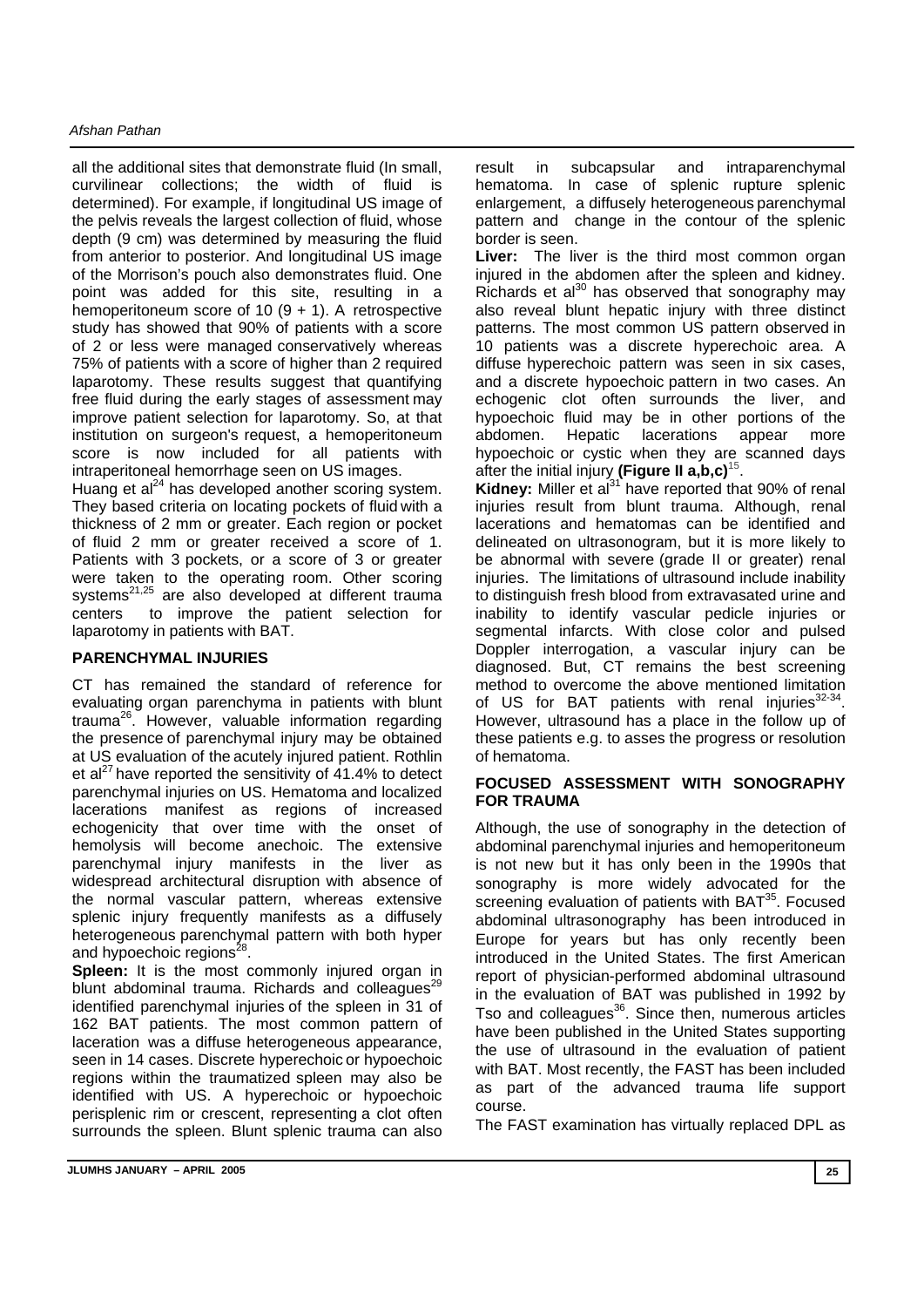#### *Ultrasound in blunt abdominal trauma*

the procedure of choice in the evaluation of hemodynamically unstable trauma patients. The sensitivity of FAST scan is 98% and specificity 95%<sup>37</sup>. **Figure II: Liver laceration in a 33-year-old man involved in a motor vehicle accident. (a)** 



**Longitudinal US scan of right upper quadrant of abdomen shows a small amount of free fluid in** 



**renal fossa (arrow) and fairly normal appearance of the liver.** 



**CT scan obtained at the same time as the US scan in (a) shows among other findings, a large liver laceration (arrow).** 

**(c) Follow-up US scan obtained 13 days later shows a hypoechoic region (arrow) in the right lobe of the liver that represents patient's resolving liver laceration.** 

*(Reprinted with permission from reference 15)* FAST is performed by trauma surgeons, emergency physicians or radiologists in the Emergency Department. The examination takes only a few minutes to perform. McGahan et al<sup>38</sup> have defined that most crucial portion of focused abdominal US for trauma is evaluation of the right upper quadrant, left upper quadrant and pelvis for free fluid. Many patients in trauma setting have an empty bladder with placement of a Foley's catheter. Thus, free fluid in the pelvis may be overlooked. If detection of free fluid in the pelvis is desired, the patient should not have an empty bladder<sup>38-40</sup>. FAST also examines the right and left paracolic gutters, epigastrium, the pleural and pericardial spaces<sup>38</sup>. More recently, there have been some studies to show that it may be of use in detecting pneumothora $x^{41,42}$ .

#### **SERIAL SONOGRAPHY**

The value of serial sonography has not been fully investigated in patients with BAT. Studies suggest that serial sonography should be performed as a part of the follow-up physical examination  $43,44$ . Because in many cases admitted to trauma center, the time from injury to diagnosis is not more than 1 hour. This brief time may not always be sufficient to manifest the hemoperitoneum. Henderson et al<sup>43</sup> identified four patients whose initial US results were negative for hemoperitoneum and later became positive at serial examinations. Furthermore, the isoechoic lacerations may be missed in the first few hours of trauma. Over the time, with the onset of hemolysis, they become hypoechoic or cystic and can be detected when scanned days after the initial injury **(Figure II a,b,c)**15. In many institutions, it is advocated that to avoid

**JLUMHS JANUARY – APRIL 2005 26**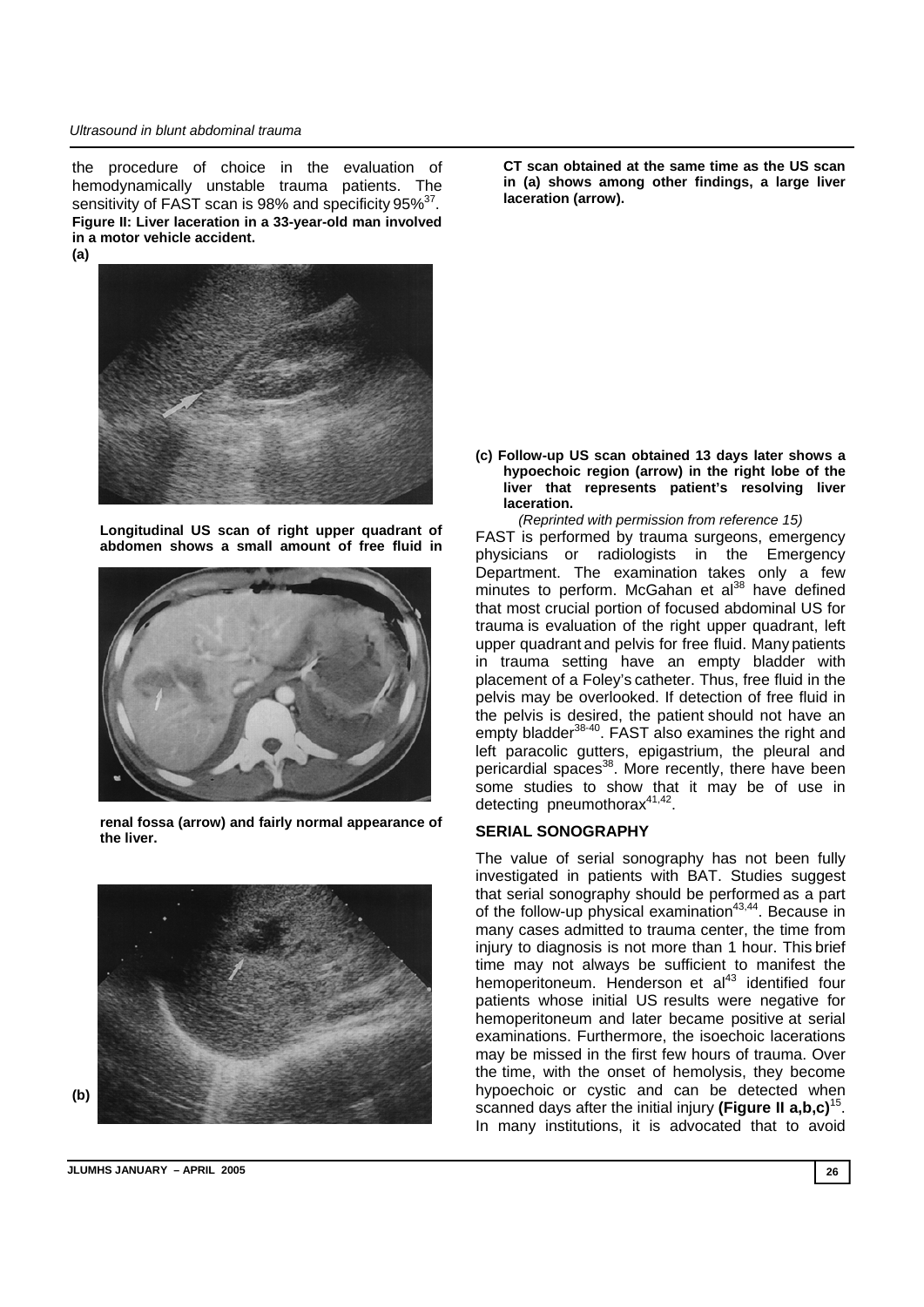#### *Afshan Pathan*

missing significant injuries, all patients with blunt abdominal trauma having negative findings on initial US should be observed for several hours after imaging and serial ultrasound examinations should be made every 1 to 2 hours for the first 6 hours after admission, and then every 12 hours for the next 2 days $17$ .

# **LIMITATIONS OF ULTRASONOGRAPHY**

Limitations of US include its dependence on operator's skill, which becomes particularly important if surgeons or emergency physicians have limited training. Adequate training and experience are crucial for accurate US evaluation $1$ .

In the obese patient, use of a 3.5-MHZ transducer may be adequate for the exclusion of intraperitoneal fluid but does not usually permit adequate assessment of the organ parenchyma. In the clinically stable patient, CT is the preferred modality for complete evaluation<sup>15</sup>. Rarely, the presence of subcutaneous emphysema may prevent adequate US examination. Subcutaneous air from a pneumothorax that dissects inferiorly may collect over the liver or spleen and prevent adequate imaging. The left upper quadrant, where the spleen provides only a small acoustic window can easily be obscured by air and that area is not completely imaged; in such cases, CT or diagnostic peritoneal lavage should be performed<sup>17</sup>.

There is a number of articles that have pointed out that if US alone is used to evaluate blunt trauma victims, contained parenchymal injuries which may not be accompanied by hemoperitoneum and some bowel and mesenteric injuries may go undetected<sup>1,9,39,40,45</sup>. Finally, there is little doubt that sonography will be limited or unable to show certain types of injuries. These are not restricted to but include spinal and pelvic fractures, diaphragmatic ruptures, vascular injuries, pancreatic injuries and adrenal injuries<sup>1,40</sup>.

## **CONCLUSION**

The role of ultrasound in the assessment of blunt abdominal trauma continued to grow in the past decade. In many trauma centers, US have become the screening modality of choice in blunt abdominal trauma as it can help determine the need for surgical intervention within minutes of a patient's arrival. In many institutions, US has replaced diagnostic peritoneal lavage and has redefined the role of CT in the immediate evaluation of the trauma patient which may be performed if urgent laparotomy is not required. Serial examinations appear to increase further the sensitivity of ultrasound. Those using sonography in this group of patients should be aware

of its uses but also its pitfalls and limitations. At the same time, they need a close interaction with the surgical team to reduce the risk of missed injury.

## **REFERENCES**

- 1. Brown MA, Casola G, Sirlin CB et al. Blunt Abdominal Trauma: Screening US in 2,693 Patients. Radiology 2001; 218: 352-58.
- 2. Rozycki GS, Newman PG. Surgeon-performed ultrasound for the assessment of abdominal injuries**.** Adv Surg 1999; 33: 243-59.
- 3. Kristensen JK, Buemann B, Kuhl E. Ultrasonic scanning in the diagnosis of splenic haematomas. Acta Chir Scand 1971; 137: 653- 57.
- 4. Jehle D, Guarino J, Karamanoukian H. Emergency department ultrasound in the evaluation of blunt abdominal trauma. Am J Emerg Med 1993; 11: 342-46.
- 5. Richards JR, Knopf NA, Wang L et al. Blunt abdominal trauma in children: evaluation with emergency US. Radiology 2002; 222: 749-54.
- 6. Ballard RB, Rozycki GS, Knudson MM et al. The surgeon's use of ultrasound in the acute setting. Surg Clin North Am 1998; 78(2): 337-64.
- 7. Root HD, Hauser CW, McKinley CR et al. Diagnostic peritoneal lavage. Surgery 1965; 57: 633-37.
- 8. Day AC, Rankin N, Charlesworth P. Diagnostic peritoneal lavage: integration with clinical information to improve diagnostic performance. J Trauma 1992; 32: 52-57.
- 9. McKenney M, Lentz K, Nunez D et al. Can ultrasound replace diagnostic peritoneal lavage in the assessment of blunt trauma?. J Trauma 1994; 37: 439-41.
- 10. Liu M, Lee CH, P'eng FK. Prospective comparison of diagnostic peritoneal lavage, computed tomographic scanning and ultrasonography for the diagnosis of blunt abdominal trauma. J Trauma 1993; 35: 267-70.
- 11. Garber BG, Bigelow E, Yelle JD et al. Use of abdominal computed tomography in blunt trauma: do we scan too much? Can J Surg 2000; 43:16- 21.
- 12. Kinnunen J, Kivioja A, Poussa K et al. Emergency CT in blunt abdominal trauma of multiple injury patients. Acta Radiol 1994; 35: 319-22.
- 13. Kshitish M, Sushma V, Sanjay T et al. Comparative evaluation of ultrasonography and CT in patients with abdominal trauma: a prospective study Ind J Radiology 2000; 10: 4.
- 14. Poletti PA, Kinkel K et al. Blunt abdominal trauma: should US be used to detect both free